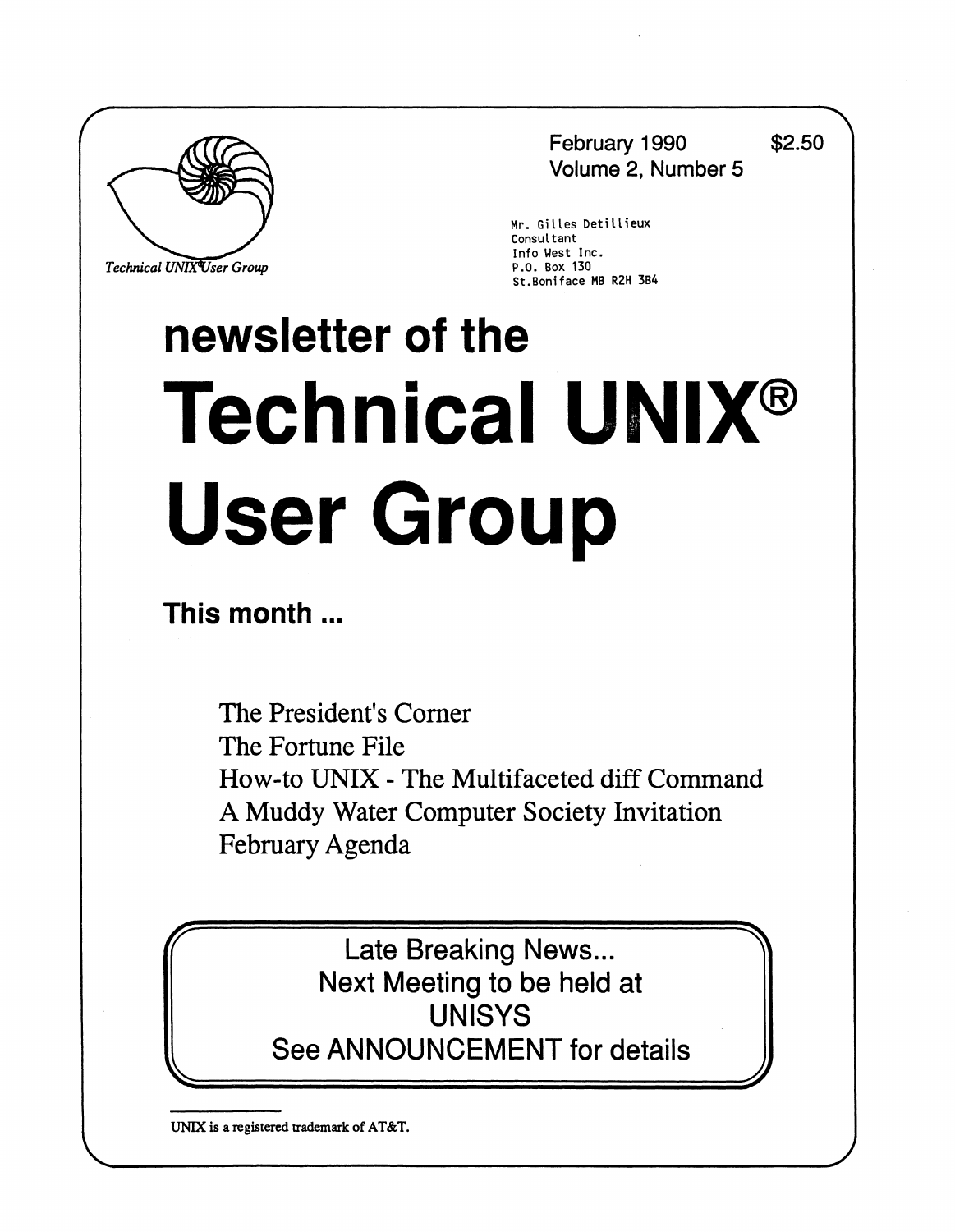## **Thoughts From The Editor**

#### **By Susan Zuk**

Happy Valentine's Day!!! Are you doing something special for your Valentine on February 14th?

Last month we had our meeting at the University of Manitoba. Pat Macdonald spoke to us about the internals of NFS. The presentation was interesting and gave us an insight as to how this product works. Thank you Pat for your time and helpful presentation.

This month's newsletter is an assortment of information. Gilbert first discusse **and the series with UNIX communi**cations in the view of how intricate communications says second the second with many users wanting to access their files Iocauca D assumerous machines. When working with the large population at the University of Manitoba you can see how this can be a real challenge!

Our featured article is on the diff command. The diff command is used to show the differences between files. The authors give good examples on how the command works and on how to use various options. The nice part about this article is it also defines other commands with similar uses but with different options. Take a look and see how you might be able to use these commands in your environment

We also have a special invitation from the Muddy Water Computer Society (MWCS). This group is for general computer users. The platforms dealt with by this group are mainly microcomputers. The idea of the group is people helping one another with their computer problems. MWCS is offering us the use of their bulletin board for a trial period. Derek Hay, is the President of MWCS and is also our Vice President. If you have any questions you can give him a call.

That's all I have to say for now. Take care and join us at our next meeting.

#### **Group Information**

The Technical Unix User Group meets at 7:30 pm the second Tuesday of every month, except July and August. The newsletter is mailed to all paid up members 1 week prior to the meeting. Membership dues are \$20 annually and are due at the October meeting. Membership dues are accepted by mail and dues for new members will be pro-rated accordingly.

#### **The Executive**

**Gilben aiieux 261-9146 DereK riay 943-5401 Gilles Detillieux 261-9146 MattBinnie (W) 949-0190 Susan Zuk (W) 788-7312 Gilles Detillieux (W) 788-6209 Gilbert Detillieux 261 -9146 (or) Susan Zuk (W) 788-7312** 

**Technical UNIX User Group P.O. Box 130 Saint-Boniface, Manitoba R2H 3B4** 

#### **Copyright Policy and Disclaimer**

This newsletter is ©opyrighted by the Technical UNIX User Group. Articles may be reprinted without permission as long as the original author and the Technical UNIX User Group are given credit

The Technical UNIX User Group, the editor, and contributors of this newsletter do not assume any liability for any damages that may occur as a result of information published in this newsletter.

## **i i** *illiainisticity* **ANNOUNCEMENT...**

#### **Meeting Location:**

The February meeting location will be provided by UNISYS, 300-1661 Portage Avenue. Upon entering the building you will then be required to sign-in. Please sign-in using "TUUG" as the agency represented.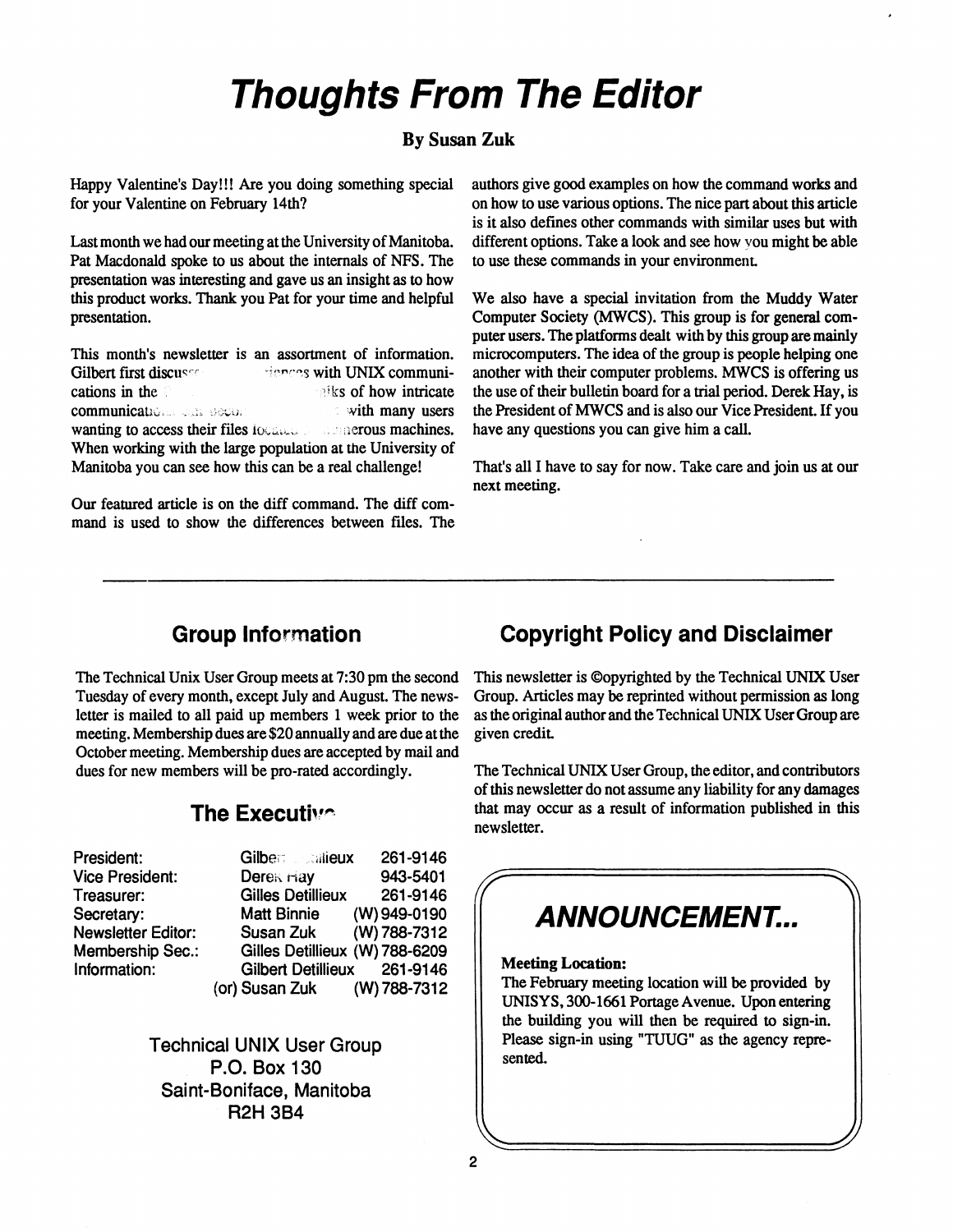## **President's Corner**

*by Gilbert Detillieux, President* 

One of the most complicated, interesting, and frustrating aspects of system administration on UNIX is the whole area of network services. This point became strikingly clear to me as I struggled to set up a network of UNIX workstations in a very short period of time recendy.

As we head into the 1990's, networked UNIX systems will become the standard. Network interfaces and TCP/IP software are now available for virtually every UNIX system worth mentioning, and even come as standard equipment on many systems (for example, UNIX-based graphics workstations). Distributed computing has now become an affordable and practical alternative to a centralized computer system each user can have a powerful desktop computer, can work without having performance too greatly affected by other users, and can still share centralized resources (files, printers, etc.).

The networking software on UNIX has been quite well thought out as far as these user services are concerned. However, litde (or at least not enough) thought has been given to its impact on the system administrator. Distributed computing has lead to distributed control and authority, making it more difficult to maintain the integrity and security of all systems. Events such as the Internet worm attack make this clear, in a very alarming way - we can try to keep our systems as secure as we can, but as long as they are connected to the outside world, they are vulnerable to attack.

A less alarming, but nonetheless difficult, network administration problem that we are facing at the U of M is the whole issue of shared file volumes under NFS. Users from several departments are now or will eventually be using computers from other departments, and will want to have access to all their usual files from any machine. Since file access permission is granted based on numeric user and group IDs, these must now be standardized across campus. Software such as the Yellow Pages services provide a partial solution, since they allow a centrally administered password file to be shared among machines. However, this may not be practical in environments where administration is not necessarily centralized, and where separate password files should still be maintained.

Solutions to system administration problems created by networking will come, but it will take a fair bit of effort, and in many cases, some pretty creative thinking. It will be interesting to see if the same creative minds that gave us UNIX based networking services will now be able to solve some of the problems that have thus been created. In any case, such problems make great fodder for discussion in user groups such asTUUG.

Our January meeting topic (NFS internals) was one of the first to deal with networking issues, and it certainly won't be the last. In fact, future meetings will deal with TCP/IP services, X-Windows and Graphical User Interfaces, and other network related topics. The topic for February will likely be TCP/IP services from a user perspective. (For example, we would look at the use of Telnet, FTP, rlogin, rsh, rep, etc.) If time permits, we will also look at how TCP/IP is set up. For this meeting, we will be back at Unisys, at the usual time (Tuesday, February 13 at 7:30PM).

I hope to see you all at the meeting. "Bon Festival!"

### **The Fortune File Submitted by Kirk Marat**

Found appended to an article in the [comp.sys.nsc.32k n](comp.sys.nsc.32k)ewsgroup:

*There is no problem, no matter how large or small, that cannot be solved by the appropriate application of high explosives.*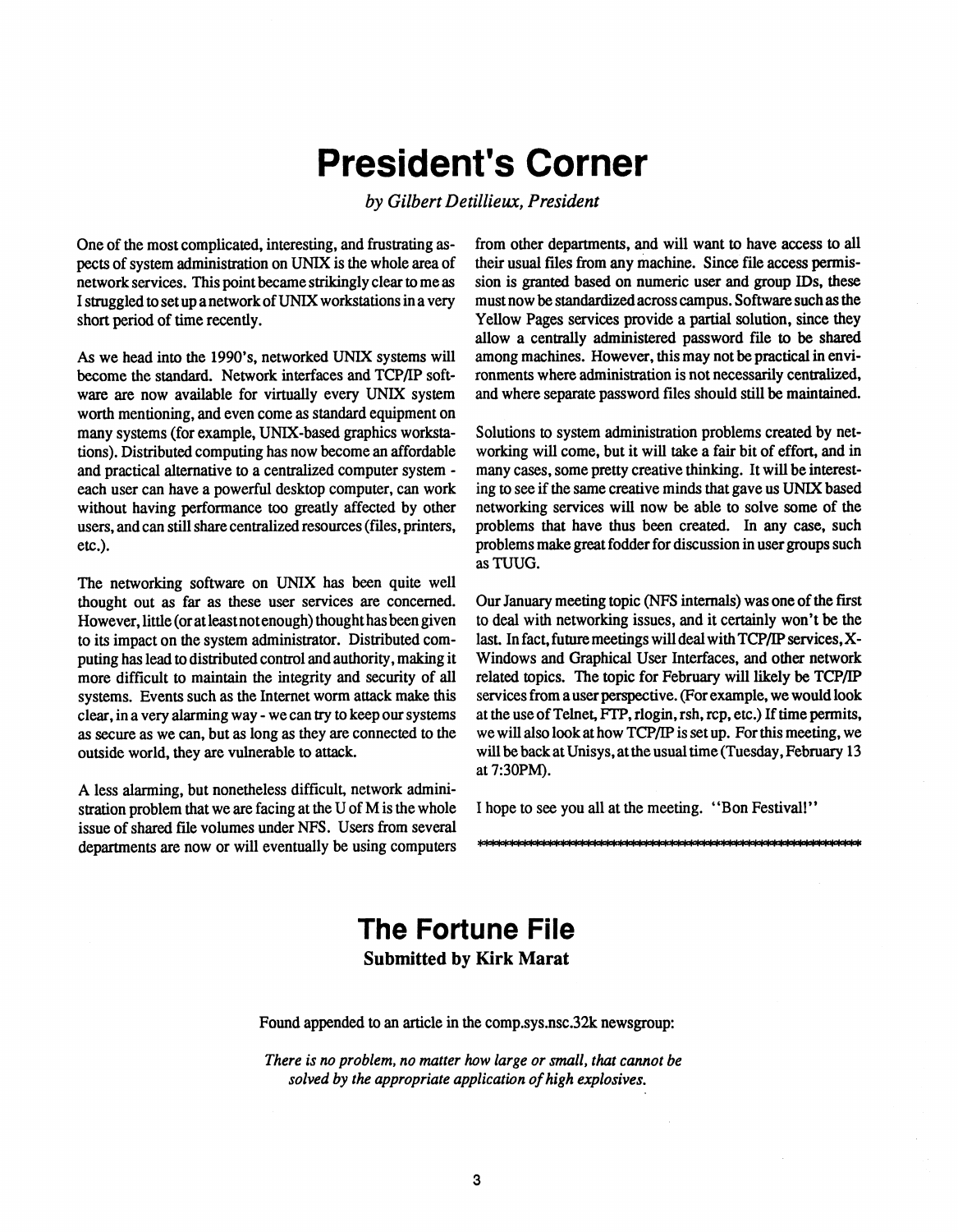## **How-to UNIX: Settling Your Differences The Multifaceted diff Command**

*By Tim O'Reilly & Dale Dougherty* 

*Reprinted with permission from the March/April 1988 issue of CommUNIXations, published by Uniforum* 

**With computers, it's easy to save multiple versions of the same document. What's not so easy is figuring out which one is which a few months down the line. Fortunately, to help to solve the many problems that can occur in sorting out the differences between substantially similar files, UNIX includes the** *diff*  family of programs. The diff command compares two files and **prints the differences between them,** *diff* **uses ed-like notations (a for append, c for change and d for delete) to describe how a set of lines has changed from one file to the next. This is followed by the differing lines themselves. The < character precedes lines from the first file and > precedes lines from the second file.** 

**To explain the output produced by** *diff,* **I'd like to create a simple example. Consider the two paragraphs shown in Figure la.** 

**When you run** *diff* **on these files, the output shown in figure lb is produced.** 

**To understand the report, remember that** *diff* **is prescriptive, describing the changes needed to make the first file the same as the second file. This report specifies that the first and second lines in the first file would have to be replaced by the first line in the second file; and that the sixth line in the first file would have to be replaced with the fifth line in the second file.** 

**Few people look at the** *diff* **line change notation because it is easy enough just to follow the directional arrows to see what is found in one file or another.** 

**However, what if you want to merge the two versions of the file? In this case, the editing notation becomes important,** *diff*  **has an option that will actually create an editing script that you can apply (with either** *ed* **or** *ex)* **to recreate filel from file2 (the first and second files specified on the** *diff* **command line).** 

**Obviously, there is no need to completely recreate the first file from the second because you could do that easily with** *cp.*  **However, by editing the script produced by** *diff,* **you can come up with some desired combination of the two versions.** 

**As you can see in Figure lb, there is one additional phrase in each of the two files. What if you would like to merge them into one file that incorporates both edits? Try typing:** 

**\$ diff -e kellsl kells2 > exscript** 

**This command will place the output shown in Figure 2a into**  the file exscript.

**You'll notice that the script appears in reverse order, with the changes later in the file appearing first. This is essential whenever you're making changes based on line numbers; otherwise, changes made earlier in the file may change the numbering, rendering the later parts of the scripts ineffective.** 

**You'll also notice that, as mentioned, this script will simply recreate version 1, which is not what you want. Rather, you** 

#### **Figure la - Version 1**

The Book of Kells, now one of the treasures of the Trinity College Library in Dublin, was found in the ancient monastery at Ceannanus Mor, now called Kells. It is a beautifully illustrated manuscript of the Latin Gospels, and also contains notes on local history. It was written in the eigth century. The manuscript is generally regarded as the finest example of Celtic illumination.

#### **Version 2**

The Book of Kells was found in the ancient monastery at Ceannanus Mor, now called Kells. It is a beautifully illustrated manuscript of the Latin Gospels, and also contains notes on local history. It is believed to have been written in the eigth century. The manuscript is generally regarded as the finest example of Celtic illumination.

#### **Figure lb**

\$ diff kellsl kells2

l,2cl

< The Book of Kells, now one of the treasures of the Trinity <College Library in Dublin, was found in the ancient

>The Book of Kells was found in the ancient 6c5

- < It was written in the eighth century.
- > It is believed to have been written in the eighth century.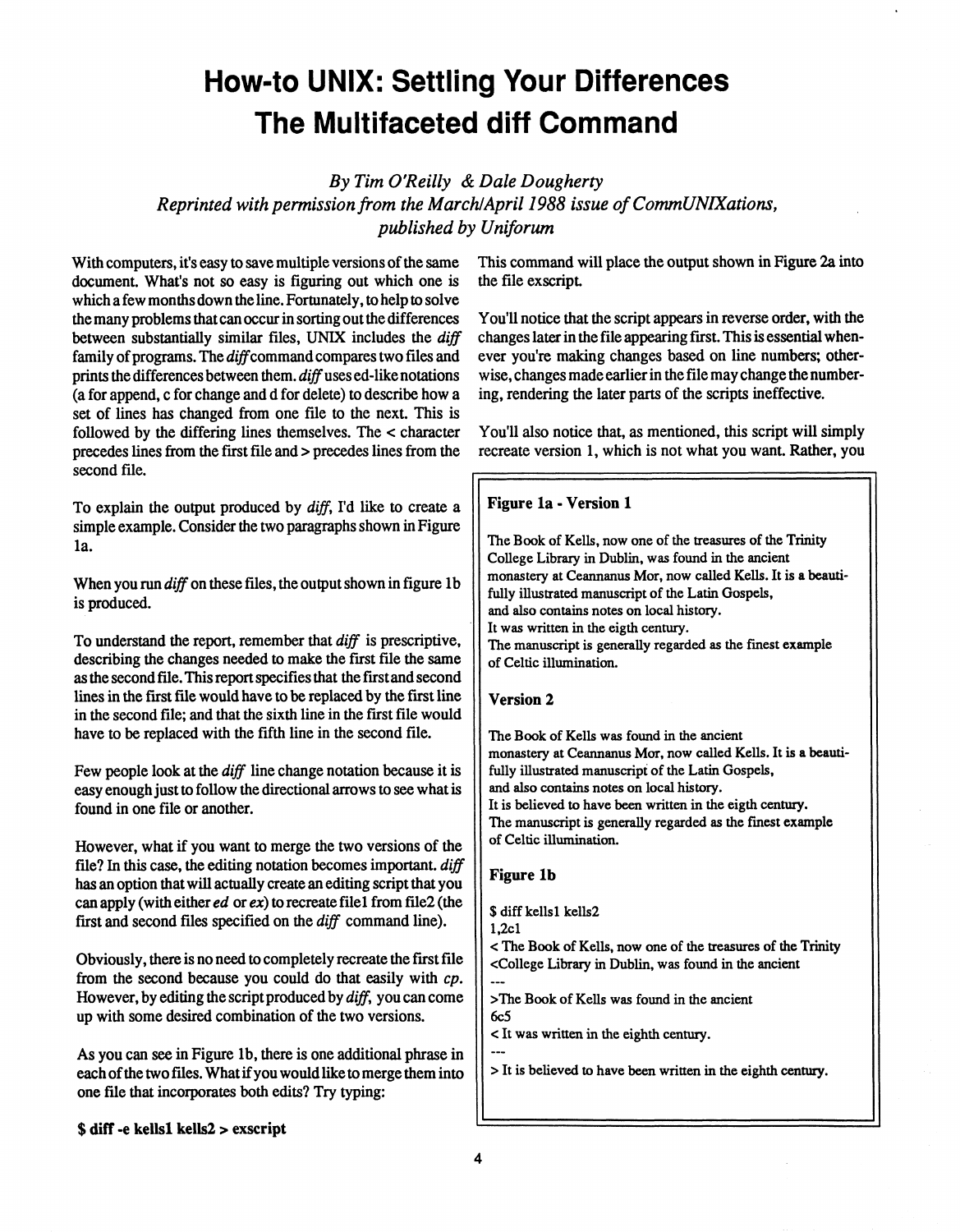want the change to line 5, but not the change to lines 1 and 2. To accomplish this, you want to edit the script so that it looks like Figure 2b.

Notice that you had to add the *w* command to write the results of the edit back into the file. Now you can type:

#### \$ **ex** - **kellsl < exscript**

This will produce the resulting merged file shown in Figure 2c.

Using *diff* like this can get confusing, especially when there are many changes. It is very easy to get the direction of changes confused or to make the wrong edits. Just remember to do the following:

\* Specify the file that is closest in content to your eventual target as the first file on the diff command line. This will minimize the size of the editing script that is produced.

\* After you have corrected the editing script so that it makes only the changes that you want, apply it to that same file (the first file).

Nonetheless, because there is so much room for error, it is better not to have your script write the changes back directly into one of your source files. Instead of adding a w command at the end of the script, add the command l,\$p to write the results to standard output. This is almost always preferable when you are using complex editing script.

If you use this command in the editing script, the command line to actually make the edits would look like this:

\$ **ex** - **kellsl < exscript > kells3** 

#### **Wishing for an Earlier Version**

The *diff* manual page also points out another application of this feature of the program. Often, you find yourself making extensive changes, and then wishing you could go back and recover some part of an earlier version. Obviously, frequent backups will help. However, if backup storage space is at a premium, it is possible (though a little awkward) to save only an older version of a file and then keep incremental *diff -e*  scripts to mark the differences between each successive version.

To apply multiple scripts to a single file, you can simply pipe them to *ex* rather than redirecting input:

#### **cat scriptl script2 script3 | ex - oldfile**

But, how do you get your  $w$  (or 1,\$p) command into the pipeline? Although you could edit the last script to include one of these commands, there is one more trick worth looking at

because it illustrates another useful feature of the shell (one that many people are unaware of).

If you enclose a semicolon-separated list of commands in parentheses, the standard output of all commands are combined and can be redirected together. The immediate application is that, if you type:

#### cat script1 script2 script3; echo '1,\$p' | ex - oldfile > newfile

the results of the *cat* command will be sent, as usual, to standard output, with only the results of echo piped to *ex.*  However, if you type:

 $(cat script1 script2 script3; echo '1, $p') | ex - oldfile >$ **newfile** 

the output of the entire sequence will make it into the pipeline, which is what you want

#### **Using Side-By-Side diff**

If you prefer to make changes interactively, another program called *sdiff* (side-by-side diff) may be more appropriate. Its most straight forward use is to display two files in two columns

**Figure 2a** 

6c It is believed to have been written in the eighth century.

1,2c The Book of Kells was found in the ancient

#### **Figure 2b**

6c It is believed to have been written in the eighth century.

**w** 

#### **Figure 2c**

The Book of Kells, now one of the treasures of the Trinity College Library in Dublin, was found in the ancient monastery at Ceannanus Mor, now called Kells. It is a beautifully illustrated manuscript of the Latin Gospels, and also contains notes on local history. It is believed to have been written in the eigth century. The manuscript is generally regarded as the finest example of Celtic illumination.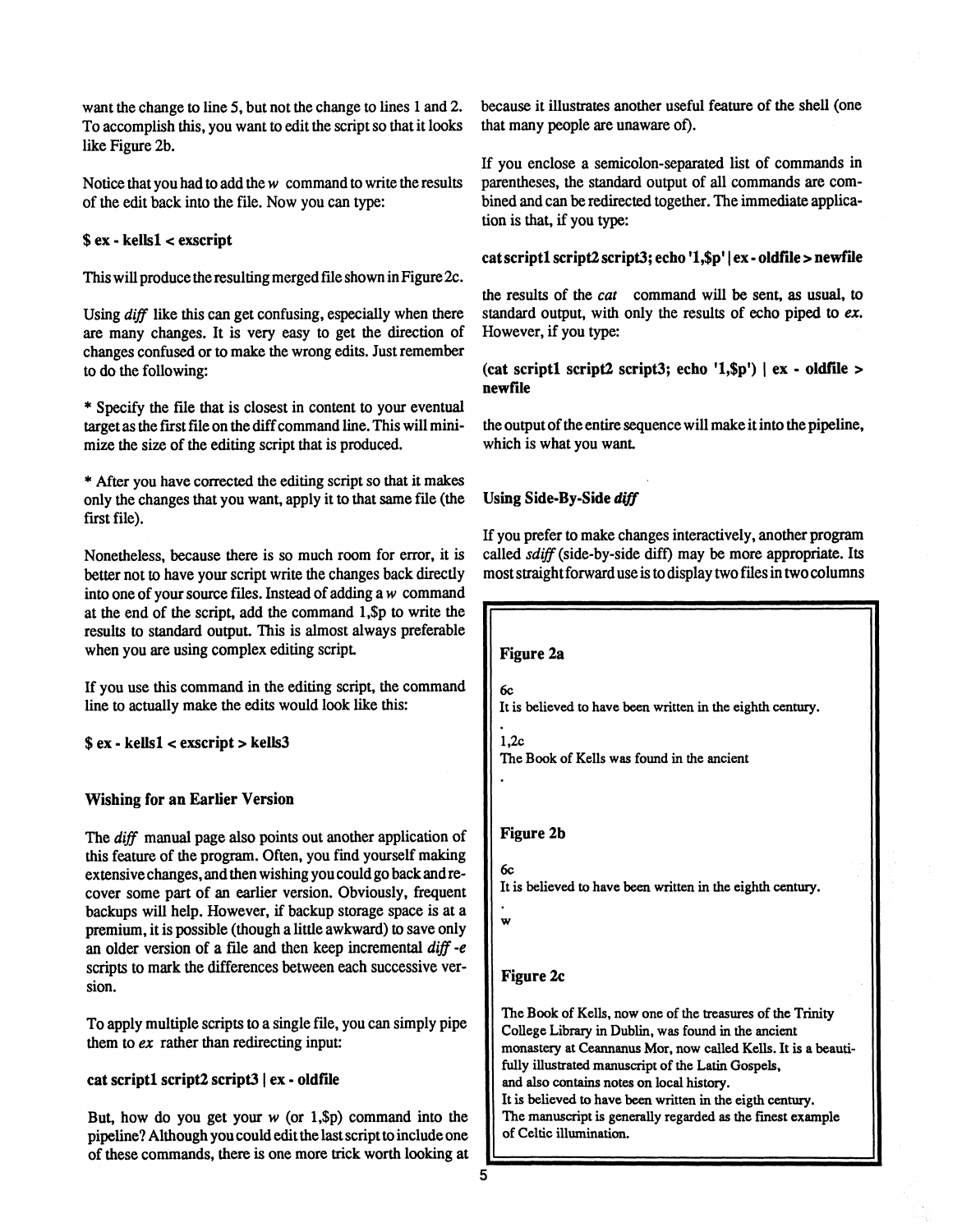on the screen. In a gutter between the two columns, the program displays  $a <$  if the line is unique to the first file,  $a >$  if the line is unique to the second file, and a  $\vert$  if the line is different in both files. Because the default line length of this program (130 characters) is too wide for most terminals, it is best to use -w option to specify a smaller width and truncate the display.

Figure 3 shows the results of running *sdiff* on the same two files looked at with *diff* above. Notice that *sdiff* shows every line in each file. You can use the -s option to make *sdiff*  suppress identical lines and only show differences between the two files.

One of the most powerful uses of *sdiff* is to build an output file by interactively choosing between different versions of two files. To do this, you have to specify the -o option and the name of an output file to be created. The *sdiff* command then displays a % prompt after each set of differences. You can compare the different versions and select the one that will be sent to the output file. As shown in Figure 4, some of the possible responses are 1 to choose the left column, r to choose the right column and q to exit the program.

The file kells3 (again, referring to Figure 4) will contain all of the lines that both files had in common, plus lines one and two from kellsl (chosen with the 1 command).

#### **Comparing Files, Practically**

Having looked at these commands in simplified examples, now is a good time for some practical applications for comparing files. When working on a document, it is not an uncommon practice to make a copy of a file and edit the copy rather than the original. This might be done by a writer, for example, if someone other than himself were entering edits from a copy marked up by hand. The writer could use *diff* to compare the original with the revision and so examine the changes without reading the entire document

As another example, suppose that after distributing program source code to a large number of different sites, a company (or individual) then makes a number of minor bug fixes to several of the modules. Rather than distributing the source again in its entirety, it is possible to simply distribute a set *of diff-e* scripts, or patches. Not only are these patches easier to distribute, they also protect against the possibility that the recipient of the original files has already modified them himself, and would not want to replace them altogether. As a matter of fact, patches to public domain sources are distributed in this fashion every day over Usenet

```
Figure 3 - Running sdiff 
$ sdiff -w80 kellsl kells2 
The Book of Kells, now one of the I 
College Library in Dublin, was fou < 
monastery at Ceannanus Mor, now ca 
beautifully illustrated manuscript 
and also contains notes on local h 
It was written in the eighth centu | 
The manuscript is generally regard 
of Celtic illumination. 
Figure 4 - sdiff Plus Options 
$ sdiff -s -w80 -o kells3 kellsl kells2 
l,2cl 
The Book of Kells, now one of the | 
College Library in Dublin, was fou < 
%r 
6c5 
It was written in the eighth centu I 
%1 
                                         The Book of Kells was found in the 
                                         monastery at Ceannanus Mor, now ca 
                                         beautifully illustrated manuscript 
                                         and also contains notes on local h 
                                         It is believed to have been writte 
                                         The manuscript is generally regard 
                                         of Celtic illumination. 
                                          The Book of Kells was found in the 
                                          It is believed to have been writte
```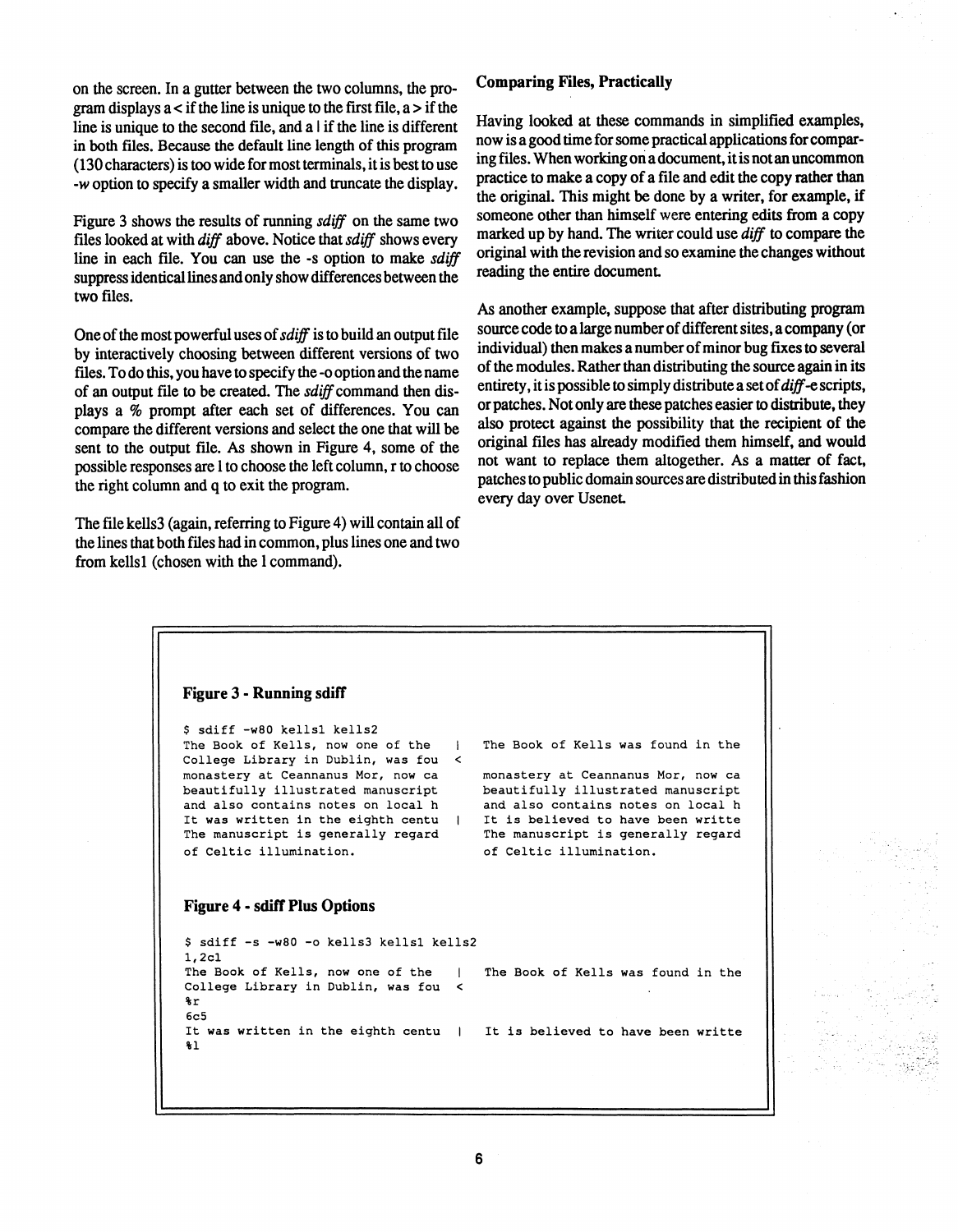#### **The SCCS Approach**

**A still broader application, which was hinted at earlier, is to use** *diff to* **keep compact backups of a series of successive versions of a given document. As it turns out, this is precisely the function of the Source Code Control System or SCCS. SCCS is a facility for keeping track of the changes to files that take place at different stages of a software development or docu**mentation project.

**Suppose you have a first draft of a program or a manual. (This is referred to as a delta when it is saved in a special SCCS format). The second draft is, of course, based on changes to the**  first draft. When you make the delta for the second draft. **SCCS uses** *diff* **to record the changes to the first draft that resulted in the second draft instead of keeping a separate copy**  for each draft. Only the changes, and the instructions for **having an editor make them, need to be maintained. SCCS allows you to regenerate earlier drafts, which saves disk space.** 

**SCCS is quite complex (too complex to describe here), but we recommend that you investigate it if you are working on a large, frequently revised or multiple-author programming or** 

#### writing project.

#### **Two More...**

**Two other programs worth mentioning are** *diff3,* **which allows you to compare three files at once, and** *bdiff(jbig* **file diff).** *bdiff*  **is used on files too large for** *diff.* **It breaks up a large file into smaller segments and then passes each one through** *diff,* **and maintains line numbering as though** *diff* **were still operating on the single large file.** 

**Tim O'Reilly is president of O'Reilly & Associates, Inc., a consulting firm that writes manuals and training materials.** 

**Dale Dougherty and O'Reilly are co-authors of the Howard Sams book, UNIX Text Processing.** 

**This article is adapted from UNIX Text Processing by Dale Dougherty and Tim O'Reilly (Howard Sams, 1987.) As a result, the discussion is slightly biased toward text processing rather than programming.** 

## **The Muddy Water Computer Society Invitation**

#### *By The Executive, Muddy Water Computer Society Submitted by Derek Hay*

**The executive of the Muddy Water Computer Society wishes to extend to the Technical UNIX User Group our invitation to examine and explore our Bulletin Board System.** 

**Muddy Water Computer Society, knowing that your group does not currently have a bulletin board, and thus has no way to effectively transfer files or messages to all users as a whole, (uucp sends only to people specified), offers a trial use for about one month, of it's facilities.** 

**All current UNIX user group members have been logged into our system and have been assigned a password of UNIX. All you have to do is call on a 300-2400 baud modem (MNP5 available) 943-6508.8 bit,no parity, 1 stop bit. Please answer all questions at the prompts. Help can be achieved at almost any point by selecting the option that is displayed on the prompt line. After login please feel free to change your password using menu option W(rite) user data.** 

**All UNIX members will be allowed full access to the Main board section, Unix section and the Oracle Section for one hour per 24 hour day. Please note that the Unix and Oracle**  **sections are quite new and therefore are still quite small. We hope that through trial periods and new members we will be able to improve on the amount of files that will be available. Please upload and download any files you may wish. If a file is not found on the system but is in the file table with a description, it may be in our off-line library, and will have to requested to be placed back on the system.** 

**Should any of the UNIX members still like to have access to our BBS after the trial period expires (approx one month) arrangements may be made for a cost reduction, or merger of services between the two groups (this will have to be an executive decision). In the mean time please enjoy the services available.** 

**Any comments that you may have on this arrangement may be left in the UNIX conference ( # 5 ) either as private mail or public.** 

**The Executive Muddy Water Computer Society Winnipeg, Mb 943-6508 (2400 8-n-l)**